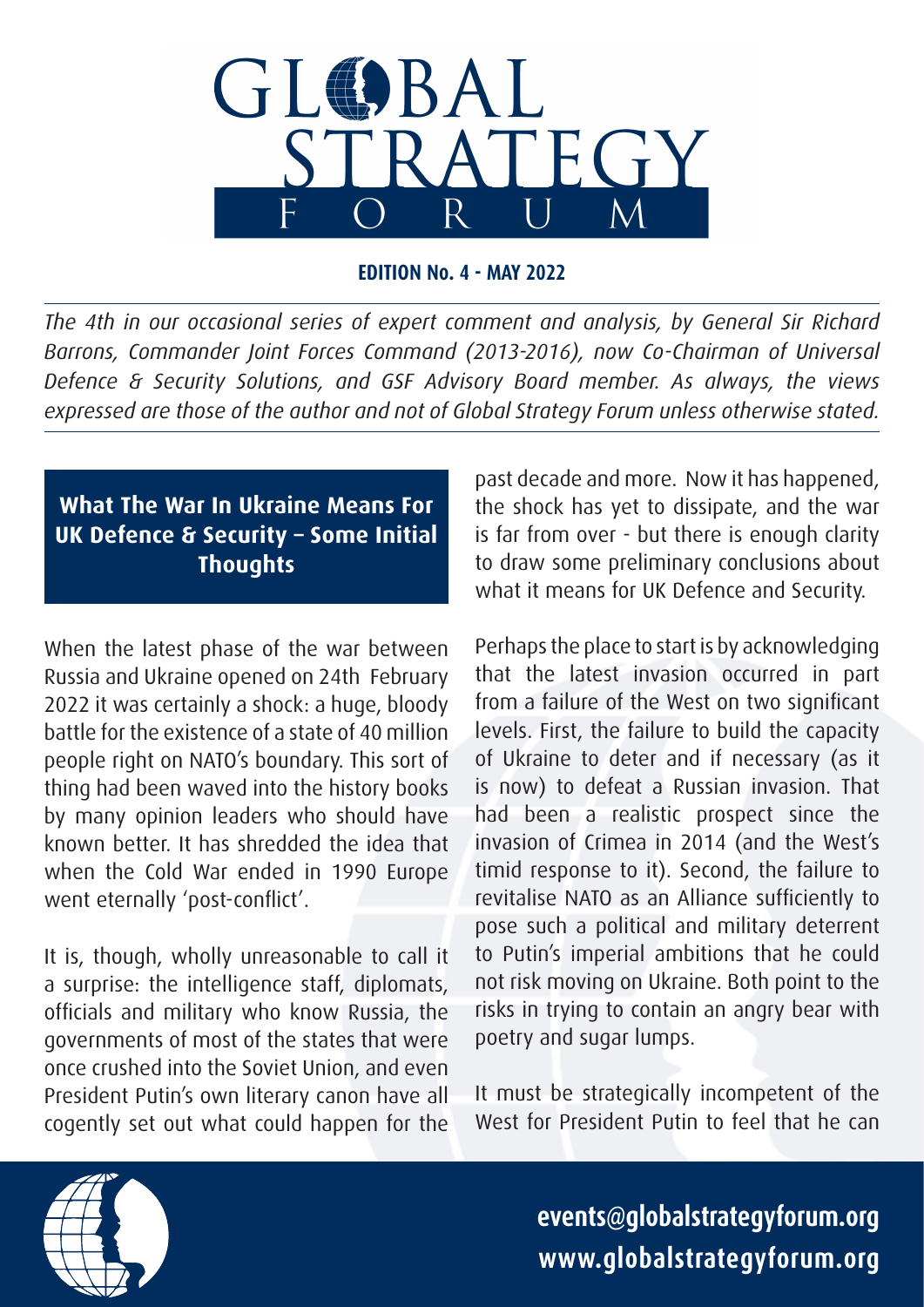act in this way when the NATO membership has vastly more latent political, economic, and military power. The way Russia has so aggressively mobilised and employed its modest capability - including standing military power - and treats the West with threatening disdain says as much about the West - especially Europe - as it does about Russia. We can explain why and how we continued to demobilise the Alliance and hollow out our defences for more than a decade after the wind from Russia changed from balmy to icy (hubris, but also austerity, Brexit, Covid, China etc.), but we should admit it has not turned out well. We are now remobilising in haste and regret; until we reset the balance of power we will bear some risks and costs that we need not have. We should conclude we ought not repeat the experiment with China over the rest of this century and henceforth ensure we have a loud enough voice to protect our security, prosperity and values.

There was nothing wrong with the intelligence. The rhetoric from Moscow and the fidelity with which NATO could see the Russian forces deploying to the borders with Ukraine over months was easily sufficient to identify that the *capability* to invade was being set. This war marks the arrival of warfare in the 'transparent battlespace': not just the geostationary military satellites, but also the new arrays of Low Earth Orbit commercial satellites, comprehensive efforts to intercept all forms of digital communication, the mass of open-source data found on the internet as movement of people and materiel leave a digital trail, and the solid media coverage.

All these combined to show what was being lined up. What has happened was not impossible or unthinkable, just unpalatable.

What the intelligence effort could not do, however, was access the inside of either President Putin's head or those of his key lieutenants to determine *precise* intent and timing. This shows the limits of 'human intelligence' more than a failure of it. The degree of surprise President Putin inflicted on the West was perhaps exceeded by the surprise he inflicted on his own armed forces. Had we been able to see inside the minds of the inner Russian leadership we might have been disturbed by what we saw and just as baffled as the first echelon of Russian troops into Ukraine. Nonetheless, the lesson - hardly new - is the value of basing force levels and plans on what an opponent is actually capable of doing, rather than hedging all the expense and bother of doing this with strategic-sized dollops of fiscally-attractive wishful thinking.

Our understanding of Russia's military capability was guilty of being weak in some crucial respects. The performance of the Russian armed forces has been so poor in professional military terms and this really is both a shock and a surprise, to me included. We had, after all, monitored decades of Russian military modernization involving equipment specifically designed to counter NATO's perceived advantages, especially in dominating in the air and at sea. The S-400 Air Defence System (ranging to perhaps 450km), highly capable submarines, the T14 Armata Tank, the Iskander class missile with a range

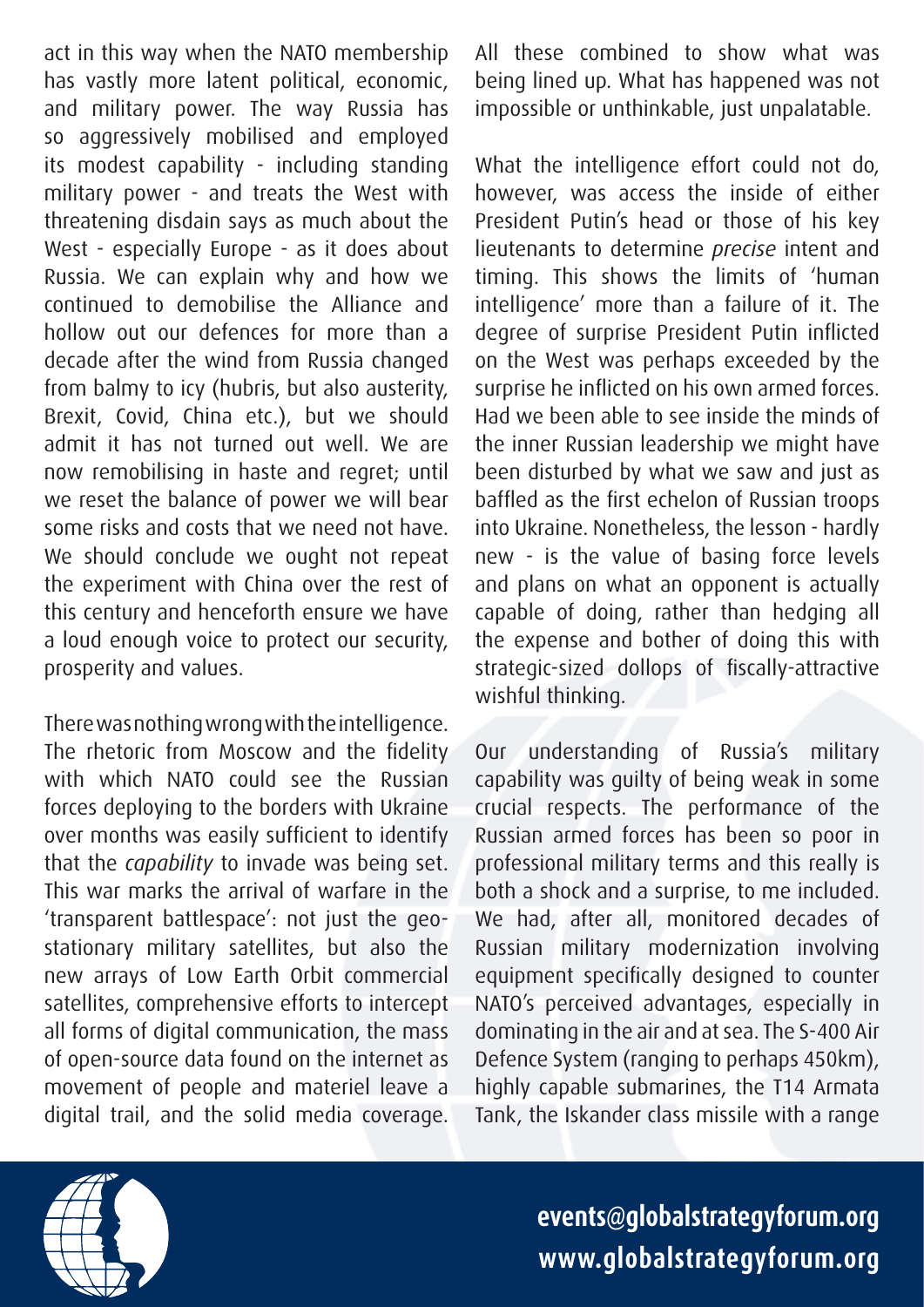of 500km and 5m accuracy, and lately claims about fielding hypersonic weapons – all of these were hallmarks of a Premier League military, daunting even to the US.

What has rolled into Ukraine, however, has (so far) turned out to be much less impressive – more pub league than Premier – as well as institutionally brutal. It has failed in competent leadership from top to bottom; its campaign planning has lacked situational understanding and realism (even if it was force-fed mad strategic level instructions); much of its equipment care is insufficient for more than parading; its individual and collective training levels have made even basic tactical action on the ground and in the air disastrous; logistic planning and operations have starved troops of fuel, ammunition and maintenance; medical support has resulted in many thousands of young Russians bleeding out where they were wounded. And so many of these professional military failures, especially in equipment support and logistics, have the pervasive whiff of the effects of an astonishing level of endemic corruption. No wonder morale is generally low and the will to fight diminished.

We should conclude that we did not really 'know' the Russian military in the way we needed to. Perhaps we over-emphasised counting the quantitative aspects or perhaps we didn't listen to the few who really are under the skin of the Russian military. This military and human intelligence gap needs fixing; it also will be vital in how we understand the more dangerous and strategic risks of growing Chinese military power. Perhaps the most important place to start with is to educate many more of our people in Russian and Mandarin and make it their career to really know their subject.

Poor performance or not, it would still be foolish to disregard the far greater scale of resources that the Russian military can bring to bear than it has so far. There are at least another 150000 more men in the standing army (including conscripts, who are mostly placed in useful non-combat roles), and massive stockpiles of equipment and ammunition (though their condition is highly questionable). Were Russia to mobilise for war in Ukraine, another 1 million men at least are potentially available. These would take time – months - to equip, train and deploy in phases – and many would not be thrilled to be recalled nor any better trained. These are numbers Ukraine cannot manage and they serve to remind us that war between great powers can still stretch to mobilising society and industry, something we have not really thought about since 1990.

We should not yet discount the Russian military capacity for learning through disaster nor a capacity for absorbing losses that is off the scale of present-day European tolerance. The impossibility of President Putin contemplating failure is informing how the military has taken back charge of campaign design from the salon generals of the FSB and provoked the wisdom to change the plan and slug it out. We see this in the Donbas at the time of writing. In limiting the achievable campaign objectives, tackling them sequentially to concentrate resources on each major battle

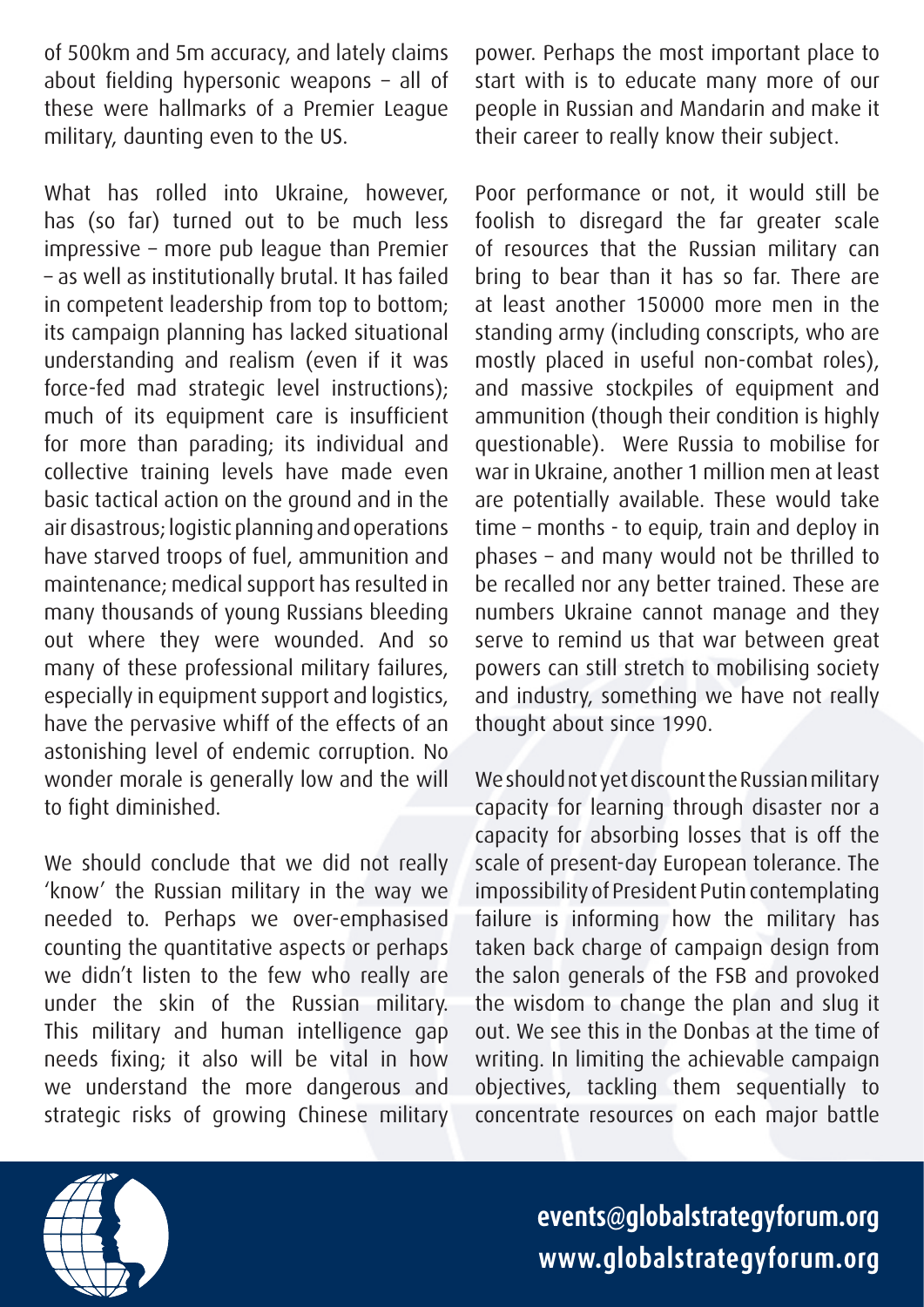in turn and putting destruction by artillery at the heart of manoeuvre, some progress really is being made. It isn't pretty, it isn't skilful, but Russia today has occupied four times more of Ukraine, excluding Crimea, than it did on 23rd February.

This is the point we need to absorb: it is possible to make war by sheer bloody attrition for as long as it takes as well as by perfecting 'Multi-Domain Integration' with small but perfectly formed armed forces required to be home for Christmas. The Russian ability to expend their shells and youth at scale and endurance is a powerful reminder that mass and a lot of stuff matters. Winning, especially for autocracies, sometimes just means being the last man standing. Germany is spending €100bn this year to reboot its armed forces, €20bn of that is on materiel like munitions as their cupboard is bare. So are the shelves of all European militaries. We may not want to be ready to make war the Russian way, but are we entirely sure we get to choose any more than Ukraine now does?

There are lessons for us from the Ukrainian military too. They have taken a battering, losing trained manpower and relatively scarce platforms such as air defence platforms and attack aircraft, but their use of surveillance drones, data from social media, short range precision missiles and above all artillery has been highly impressive. The will, agility and skill with which they have contained the Russian incursion to date shows again how the 'moral and conceptual components' of combat power are as telling as the 'physical' - the inventory of weaponry in particular.

The Ukrainians are fighting for their homes and it's personal. The lesson for the UK is that we need armed forces that are hard enough for this sort of existential war, a far steeper challenge than the limited 'wars of choice' of the past 30 years with their carefully calibrated demands for blood and treasure. We see again war that needs unlimited personal and institutional commitment, it's no longer only war in six-month doses from safe bases with showers and two weeks holiday in the middle. We should demand this standard is met and resource the armed forces to achieve it.

We can also see that the Ukrainian military effort is now based on Ukraine providing the leadership, will and manpower to fight and the West providing the money, weapons and training to match. What started out as the provision of some limited 'defensive weapons' is now a fulsome commitment to provide the heavy artillery and ammunition that dominate the fight, and an array of other vital equipment (drones and counterdrone technology) and training. The war is inextricably now linked to Western inventories and industry. After 30 years off existential war, industry will take too long to crank up for the crucial battles that are happening right now. We are once again having to find the resilience, mobilisation capacity and whole of society endurance that great power conflict requires.

We are learning to bear our share of the global costs of war. There are 11 million Ukrainians who have left their homes, either now displaced in Ukraine or - at least five million

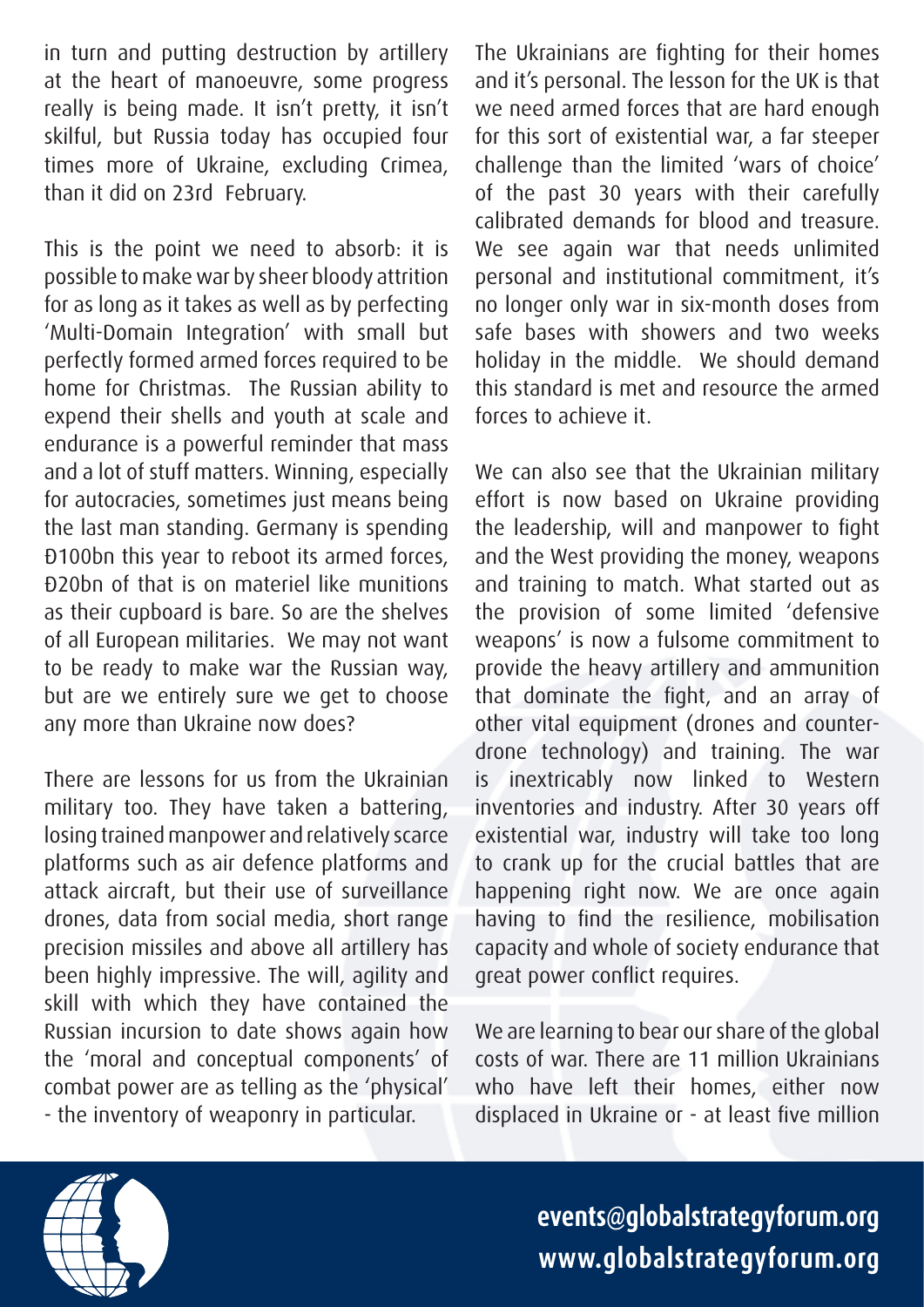of them - refugees in Europe. Caring for this vast number is as important to sustaining the will to fight as supplying artillery. The shock to energy prices means we are all paying for our slice of the war, and this is way better than doing the fighting ourselves. Just ahead, the effect of Ukrainian and Russian grain not getting to Africa is very likely to be one of the major implications of the fighting. Ukraine supplied 100% of the grain to Somalia and 75% of the grain to both Lebanon and Egypt. There are major implications for stability and humanitarian crisis as this flow dries up. Managing global food and energy insecurity will be as important to getting the right outcome in Ukraine as supplying weapons to the front line. Great power conflict always has these sorts of profound effects, it is in our own best interests to manage them well and they are not only somebody else's problem.

So far in Ukraine neither side has won nor lost, what happens next is not following a script and certainly not necessarily quick or decisive. A grinding stalemate for years is as much on the cards as a breakthrough by one side or another. The politics may get even more difficult, especially perhaps if Russia culminates and then unilaterally declares a ceasefire, shoves through a faux referendum before annexing occupied terrain into the Russian Federation and asserts that it is henceforth sheltered under the Russian nuclear umbrella.

We need to steel ourselves for a long haul regardless of our domestic pickles, always aware of the ease with which the war might lurch into a wider Russia/NATO conflict. The ghastliness of that prospect may perhaps even be tempered by the realisation of just how weak Russia really is in the face of a mobilised West, so we should be good enough to think widely and deeply about war again. This is going to need more than an instinctive defensive crouch to solve well.

History may record that today's war in Ukraine was the 'inflection event' that marked (in what is really process) the point at which the West realised that the comforts and certainties of the Post-Cold War ere were definitively over and was actually moved enough to do something about it. The present unity will likely fray, the competing claims for resources from struggling economies, rising inflation and pandemic debt will reassert themselves, but for as long as there is a Russia like Russia under Putin, then Western Defence and Security means having the capability to deter and defeat against a stiff benchmark. We enjoyed paying only for deterrence by (nuclear) punishment, now we are back to having to spend more on deterrence by denial – especially more forward based conventional forces. The timing is lousy, but unless we elect to leave our defence and security to the goodwill of our enemies as well as our allies, we are where we are.

There are three main, integrated imperatives to resetting UK defence and security now, none are new, just newly more self-evidently pressing, and each requires its own detailed exposition:

• The imperative to restore national resilience to manage not just natural and